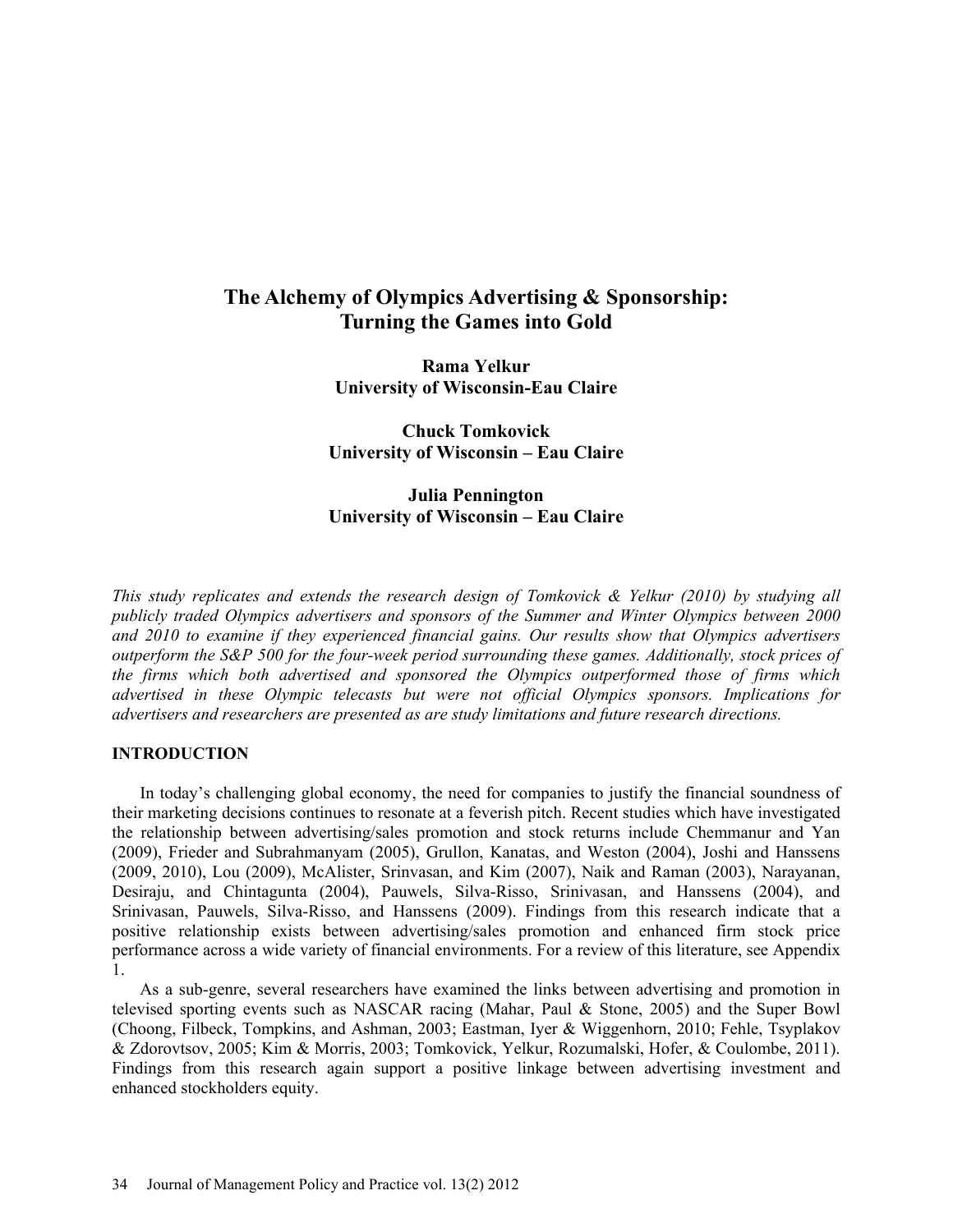With respect to research examining the financial results of firms which advertise and conduct sales promotions in conjunction with the Olympic Games, most of the research has been devoted to the realm of sports sponsorship effectiveness (Cornwell, 2008; Farrell & Frame, 1997; Sandler and Shani, 1989; Soderman and Dolles, 2008; Spais and Filis, 2006; Stipp and Schiavone, 1996; Tripodi and Hirons, 2009). As seen in Appendix 2, results from this investigation indicate that firms which sponsor the Olympics sponsorship have historically experienced positive financial results.

In contrast to the plethora of Olympics sponsorship studies, there is a paucity of research on the financial results of firms which advertise in the Olympics. One exception to this is the research of Tomkovick and Yelkur (2010), who found that firms which advertised in the Summer Olympic Games of 2000, 2004 and 2008 experienced stock price gains during and after the games.

The purpose of this paper is to replicate and extend this research by examining the financial results of firms who advertised in the Summer and Winter Olympics of 2000, 2002, 2004, 2006, 2008, and 2010. We additionally examine whether any positive financial synergy exists for firms that both sponsor and advertise in these Olympics, in comparison with those companies which simply advertise in the telecasts but are not Olympics sponsors.

Our paper is organized in the following manner. First we review the literature on Olympics and advertising. Next we discuss measuring the financial returns of advertisers and event sponsors, using stock price as a proxy. This is followed by the presentation of our hypotheses, our research methodology, and our results. Finally our paper concludes with discussion, implications for advertisers, study limitations, and suggestions for future research.

#### **OLYMPICS AND ADVERTISING**

The Super Bowl, according to Nielsen, is the most-watched television program in terms of viewership. Shows such as the Golden Globes and Grammys receive high TV ratings as well. Companies such as Procter and Gamble truly believe that the Olympic Games belong in the same caliber. The global chief marketing officer for P&G refers to the games as "a world class event." (Big Ad Campaigns, 2010).

According to one study, the debut of campaigns tied to opening day of the Winter Olympic Games in 2010 was claimed to be the most concentrated period of big- budget, big-name marketing efforts in years (Big Ad Campaigns, 2010). Just like Super Bowl commercials have a heavy price tag for media time (the average price exceeds \$3 million for a 30-second commercial), commercials during the Olympics are also a major investment for advertisers. The cost of advertising during the Olympics increased by 40% in the 10 years since 1996 (The Nielsen Company, 2008) and now exceeds a half million dollars for 30 seconds of commercial time. In 2008, prime time television spots during the Games nearly doubled in price compared to 2004 (Mann, 2008). Olympics commercials have more in common with Super Bowl commercials than just the cost. They are broadcast live, they are part of a trend known as big-event television, and they attract large and highly involved television audiences (Big Ad Campaigns, 2010).

Tomkovick and Yelkur (2010) conducted a study of three Summer Olympics (2000, 2004 and 2008) and found that Olympics stocks outperformed the market during each of the games and this held for longer periods of time following the games. However, this study did not include Winter games in the analysis. Our study investigates whether such stock price gains are experienced by advertisers in the Winter games as well. Therefore, this study includes an analysis of stock price effects for advertisers in the 2000, 2004, and 2008 Summer Olympics in Athens, Sydney, and Beijing respectively, and the 2002, 2006, and 2010 Winter Olympics in Salt Lake City, Turin, and Vancouver.

# **MEASURING RETURNS FOR ADVERTISERS: STOCK PRICE AS A PROXY**

There are several studies that corroborate the claim that advertising in highly engaging sporting events such as the Super Bowl or the Olympics result in enhancement of market value of the firms (Choong et al., 2003; Fehle et al., 2005; Kim and Morris, 2003; Tomkovick and Yelkur, 2010, Tomkovick, Yelkur & Rozumalski, 2008; Tomkovick et al., 2011). The premise of these studies is that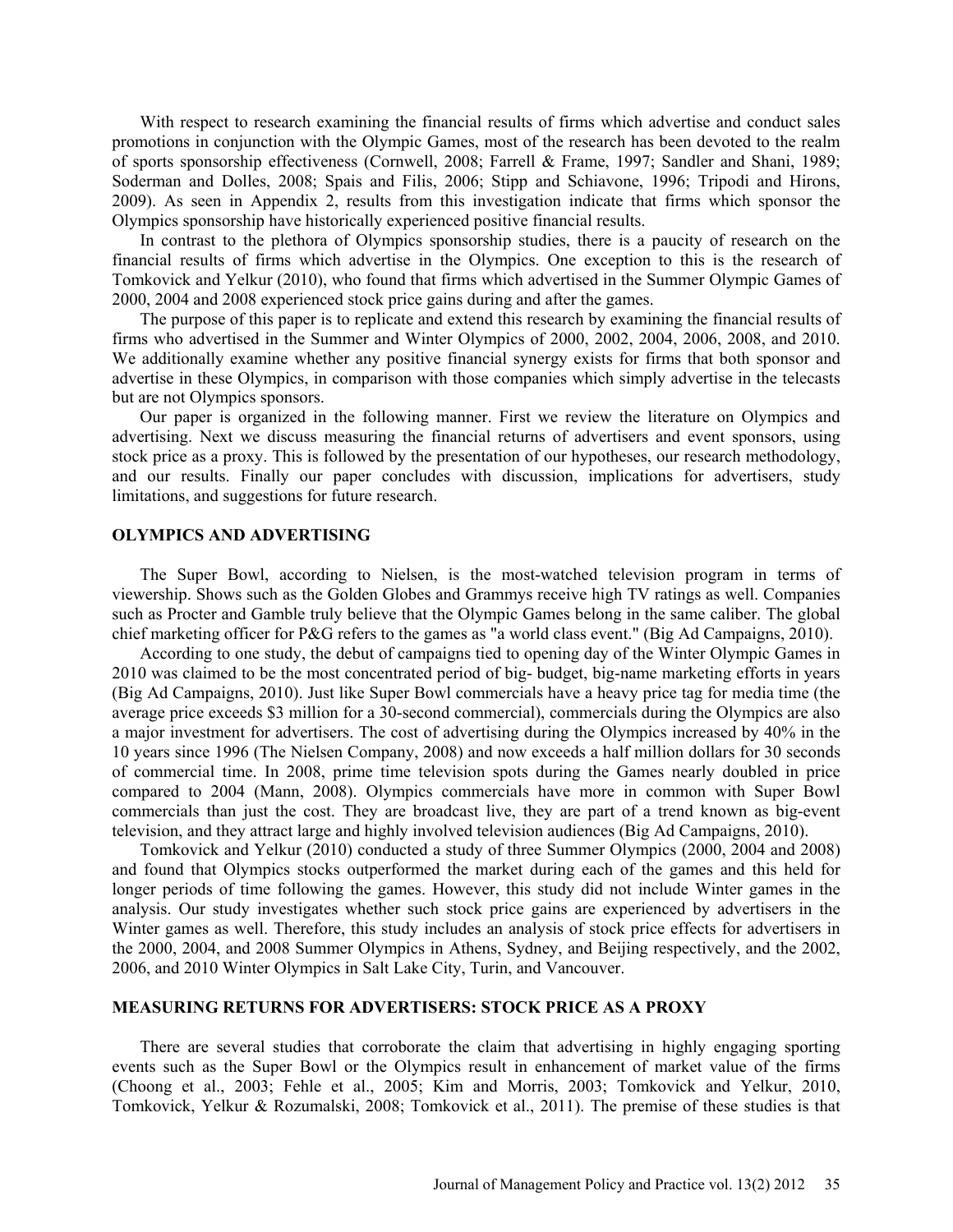advertising in such high-profile events enhances the image of the firms and hence the events turn into tradable events for advertisers who participate. For many reasons, stock prices are a reliable measurement to use when in evaluating financial gains of companies surrounding an event. For example, according to Rao, Ramesh, and Baradwaj (2008), a key to justifying investment in a marketing activity such as advertising is the impact such investment has on investors' cash flows and shareholders' wealth. Gupta and Lehmann (2005) and Rust, Lemon, and Zeithaml (2004) argue that the cash flows gained through a company's customer portfolio can translate into shareholder's wealth and hence stock prices are an unbiased measure of a company's valuation. Stock prices are market driven and readily available for publicly traded firms and hence not easily manipulated.

Another reason to choose stock prices is the high degree of significance they generate among the population. For example, Takeda and Yamazaki (2006) summarize the indirect linkage between advertising and firm value; they state that public attention alone could move stock prices even without any new information (Huberman and Regev, 2001; Meschke and Kim, 2010; Barbar and Odean, 2005 and Fehle et al., 2005). In addition to this, Tomkovick and Yelkur (2010) describe a concept called activation theory which posits that a company mobilizes or activates its other marketing efforts such as merchandising and distribution to activate the investment in advertising. Those firms that activate their advertising investment experience better public attention than those that don't, resulting indirectly in an increase in shareholders' wealth. Most people in the U.S. are invested in the stock market, either directly or through retirement funds; as a result, there is vital interest in the market value of firms especially when companies invest in high-profile events such as the Olympics or the Academy Awards. A final reason stock price is a good measurement of financial gains is that stock prices are a proxy for management effectiveness; if there is return on investment due to advertising via shareholder equity, management is rewarded.

# **HYPOTHESES**

We therefore measure the success of Olympics advertising by evaluating stock price performance of firms that advertise in the Olympics. We propose that Olympics Stocks will outperform the market as predicted by the Standard and Poor's 500 Index in the four-week period surrounding the games. In order to verify that this is not always the case and to corroborate that Olympics stocks don't always outperform the market, especially prior to the games, we tested for a four-week period 13 weeks prior to the six most recent Olympic Games in 2000, 2002, 2004, 2006, 2008 and 2010. Hence the following hypotheses are proposed.

*H1: Olympics stocks will outperform the S&P 500 during the four-week period of Monday before the games through to the Friday after the games. H2: There will be no significant difference between the performance of the Olympic stocks and that of S&P 500 in a four-week period 13 weeks prior to the games.*

As noted earlier, the vast majority of research related to how companies leverage their Olympics advertising and sponsorship investments falls in the sponsorship category. Notable among those studies, Sandler and Shani (1989) found that official Olympic sponsors achieved significantly higher levels of TV audience awareness than non-sponsors. Stipp and Schiavone (1996) found that Olympic sponsorship positively increases a company's corporate image within the viewing public. More recently, Tripodi and Hirons (2009) found that many Olympics sponsors were getting increasingly adept at using integrated marketing communications and social media to increase sponsorship recognition in their target audience.

Given these findings and those from Tomkovick and Yelkur (2010), it is believed that a synergistic effect between sponsorship and advertising occurs for firms who are both advertisers and sponsors of the Olympic Games. Hence the following is hypothesized: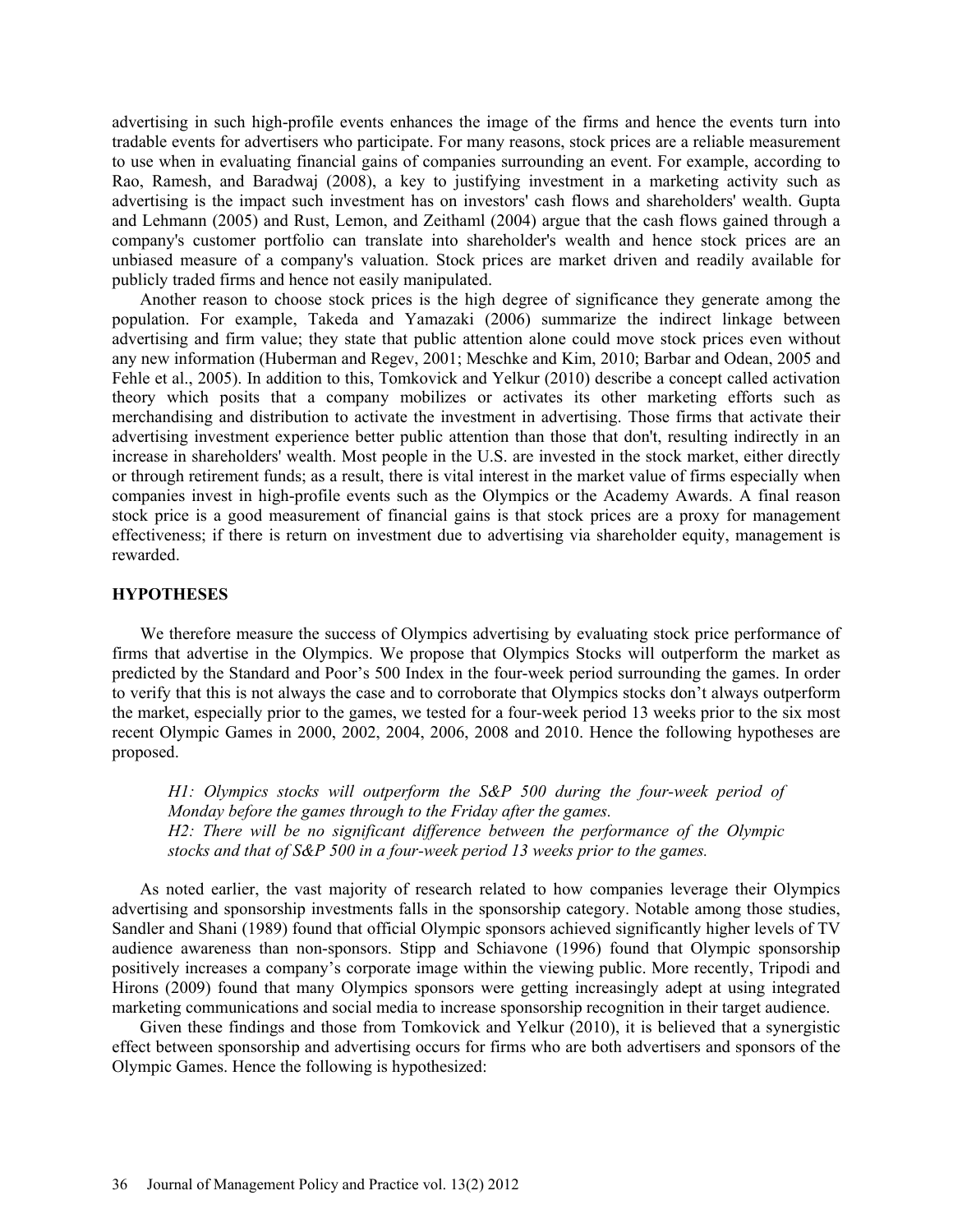*H3: Stock performance of firms that invest in both Olympics sponsorship and television advertising is higher than those that invest in television advertising during the four-week period of Monday before the games through to the Friday after the games, but are not official Olympics sponsors.*

*H4: There will be no significant difference between the performance of firms that invest in both Olympics sponsorship and television advertising and those that invest in television advertising in a four-week period 13 weeks prior to the games.* 

### **METHODOLOGY**

In this study, Olympic stocks, or O-stocks, refer to the stocks of those companies that advertised during the 2000 Summer (Sydney), 2002 Winter (Salt Lake City), 2004 Summer (Athens), 2006 Winter (Turin), 2008 Summer (Beijing) and 2010 Winter (Vancouver) Olympics Games. We identified these advertisers through Google searches as well as with the assistance of NBC, the television network with the broadcast rights to the games in the United States. We used free online databases to identify the parent companies of the advertisers and Yahoo! Finance to find stock prices of these companies. In total, 225 firms that advertised on television during the 2000, 2002, 2004, 2006, 2008 and 2010 Olympics broadcasts were included in this study. We only included publicly traded firms and dropped a few companies for specific reasons. For example, IAC/InterActiveCorp owns 50 brands (including match.com and Home Shopping Network that advertised in the 2008 Olympics ) across 40 countries, is an internet company, and specifically in August during the 2008 Olympics, IAC spun off several of its businesses and hence would have muddied the waters. Of the 225 companies included in the study, a breakdown by industry is provided in Table 1 below. The industry categories are patterned after the industry schema provided by Tomkovick, Yelkur and Christians (2001).

| <b>Industry Category*</b> |  |                    |             |   |    |   |    |   |   |    |        |
|---------------------------|--|--------------------|-------------|---|----|---|----|---|---|----|--------|
| Year **                   |  | $\mathbf{\hat{z}}$ |             |   |    | o | −  | 8 | 9 | 10 | Tot/yr |
| 2000                      |  | 4                  |             | 4 | っ  |   | 10 |   |   |    | 32     |
| 2002                      |  | 4                  |             |   |    |   |    |   |   |    | 33     |
| 2004                      |  |                    | 4           |   |    |   | 12 |   |   |    | 29     |
| 2006                      |  |                    | 10          |   | 8  |   | 8  |   |   |    | 47     |
| 2008                      |  |                    | 4           |   |    |   | 8  |   |   |    | 29     |
| 2010                      |  |                    | 13          |   | 8  |   | 15 |   |   |    | 55     |
| <b>TOTAI</b>              |  | 26                 | $4^{\circ}$ |   | 30 | 8 | 64 |   |   |    | 225    |

**TABLE 1 NUMBER OF PUBLICLY HELD OLYMPICS ADVERTISERS BY INDUSTRY SECTOR** 

\*Categories: beverages; 2 vehicles, tires, and motor oil; 3 telecommunications, e-business, and financials; 4 food and restaurants; 5 films and entertainment; 6 apparel; 7 non-food consumer packaged goods and retail; 8 transport services; 9 pharmaceuticals and over-the-counter medication; 10 credit cards.

\*\*Olympics Host Cities: 2000 (Sydney); 2002 (Salt Lake City); 2004 (Athens); 2006 (Torino); 2008 (Beijing, China); 2010 (Vancouver, Canada)

The actual in-game period included the four-week time frame of Monday before through to the Friday after the games. The control period used was a four-week period starting on a Monday 13 weeks prior to the Monday before the start of the games. We consolidated the six years from 2000 to 2010 and the hypotheses were tested for all of the six games combined following the methodology of Tomkovick and Yelkur (2010). The comparison of the performance of the Olympic advertisers against the market was conducted by testing for differences between the actual stock prices on the Friday after the games and the predicted stock prices, as predicted by the change in the S&P 500 from the Monday before through to the Friday after the games.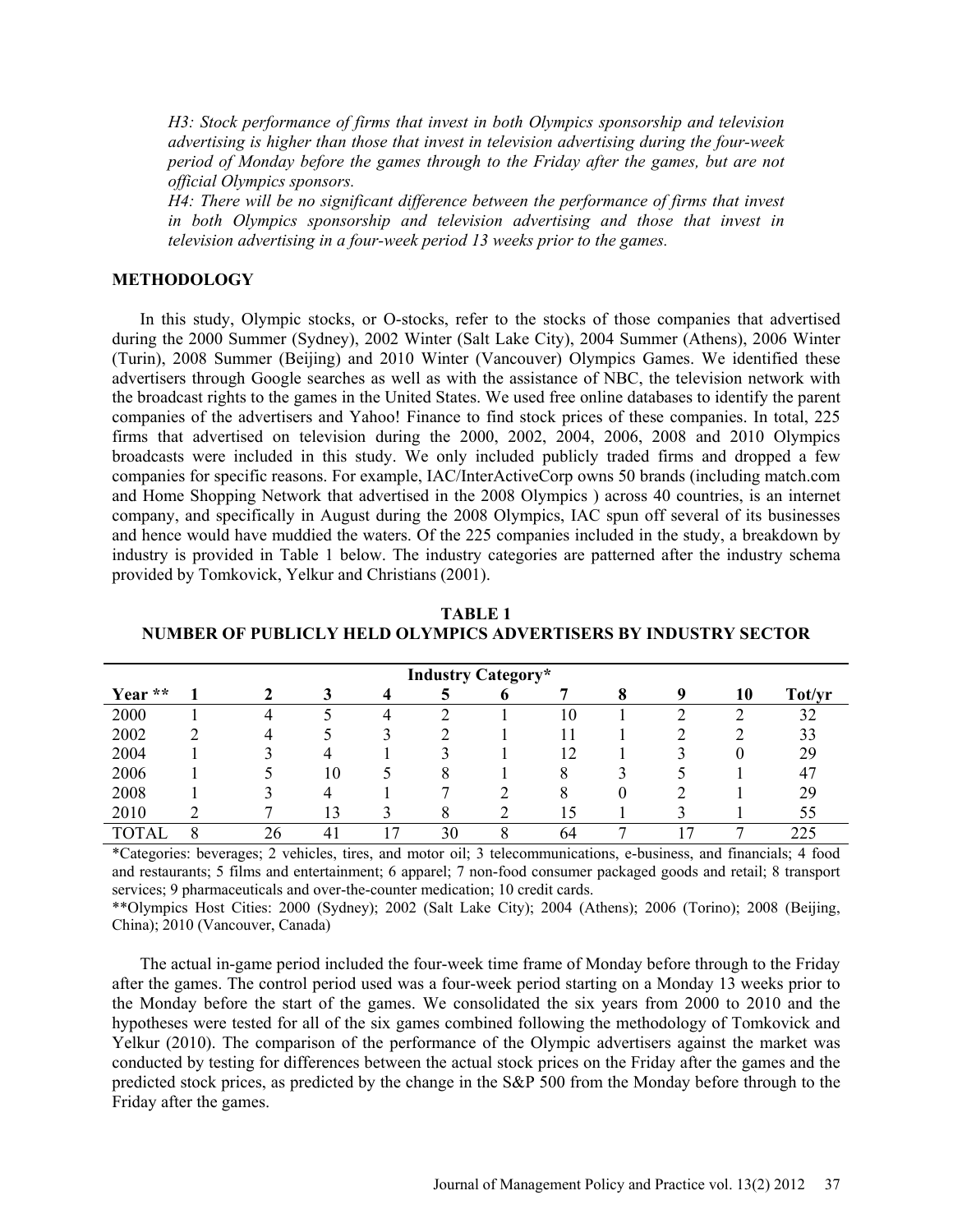In order to compare the performance of those firms that invested in sponsorship and advertising with those that used only advertising during the Olympic Games, we conducted between group comparisons during the period of the games as well as in the control period.

# **RESULTS**

The results supported Hypothesis 1. That is, the Olympics stocks outperformed the market by a nearly 2% in the four-week period surrounding the games for the six games studied. The results of the t-test to identify significant differences between the actual stock prices on the Friday after the games and the predicted stock prices as measured by the S&P 500 are presented in Table 2.

**TABLE 2 PAIRED SAMPLES T-TEST OF STUDY SAMPLE PERIOD: 2000 TO 2010**

| Olympic<br><b>Advertisers</b><br><b>Mean Stock</b><br>Price* | Olympic<br><b>Advertisers Mean</b><br>Predicted**<br><b>Stock Price</b> | Mean<br><b>Difference</b> |      | df  | Sig.  |  |
|--------------------------------------------------------------|-------------------------------------------------------------------------|---------------------------|------|-----|-------|--|
| \$41.26                                                      | \$40.46                                                                 | \$.80                     | 3474 | 224 | 0.001 |  |

\*Actual Olympic advertisers mean stock price on the Friday after the Games (2000 to 2010) \*\* Predicted Olympic advertisers stock prices based on the S&P 500 changes between the Monday before the start of the Olympics vs. the Friday after the Olympics.

Hypothesis 1 was confirmed at the  $p=0.001$  level. Thus, the Olympics Stocks outperformed the S&P 500 for the last six Olympics (2000 to 2010), for the time period including the Monday before the Games through to the Friday after the Games.

Hypothesis 2 was also confirmed as detailed in Table 3. Results indicate that there is no significant difference (p=0.116) between the performance of the Olympics stocks and the market in the four-week period 13 weeks prior to each of the six games (2000 to 2010), although as evidenced in Table 3, the predicted prices were slightly higher than the actual Olympic stock prices by \$0.42. Overall, the market was higher than the Olympic stocks by a little over 1% in the four week control period. Thus Hypothesis 2 was confirmed.

**TABLE 3 PAIRED SAMPLES T-TEST OF CONTROL PERIOD 13 WEEKS PRIOR TO GAMES: 2000 TO 2010**

| Olympic<br><b>Advertisers</b><br><b>Mean Stock</b><br>Price* | Olympic<br><b>Advertisers Mean</b><br>Predicted**<br><b>Stock Price</b> | Mean<br><b>Difference</b> |          | df  | Sig.  |
|--------------------------------------------------------------|-------------------------------------------------------------------------|---------------------------|----------|-----|-------|
| \$41.65                                                      | \$42.07                                                                 | $-$0.42$                  | $-1,577$ | 224 | 0.116 |
| .                                                            |                                                                         |                           |          |     |       |

\*Actual Olympic advertisers mean stock price on the Friday after the Games (2000 to 2010)

\*\* Predicted Olympic advertisers stock prices based on the S&P 500 changes between the Monday before the start of the Olympics vs. the Friday after the Olympics.

One-way analysis of variance was used to test for group differences specified in Hypotheses 3 and 4. Results supported both Hypotheses 3 (Table 4) and 4 (Table 5). ANOVA results indicated that firms that invested in both sponsorship and advertising during the six Olympic games studied significantly (p=0.025) outperformed firms that used only television advertising during the four-week period of the games. The mean difference in stock price between the two groups during the test period was \$4.07.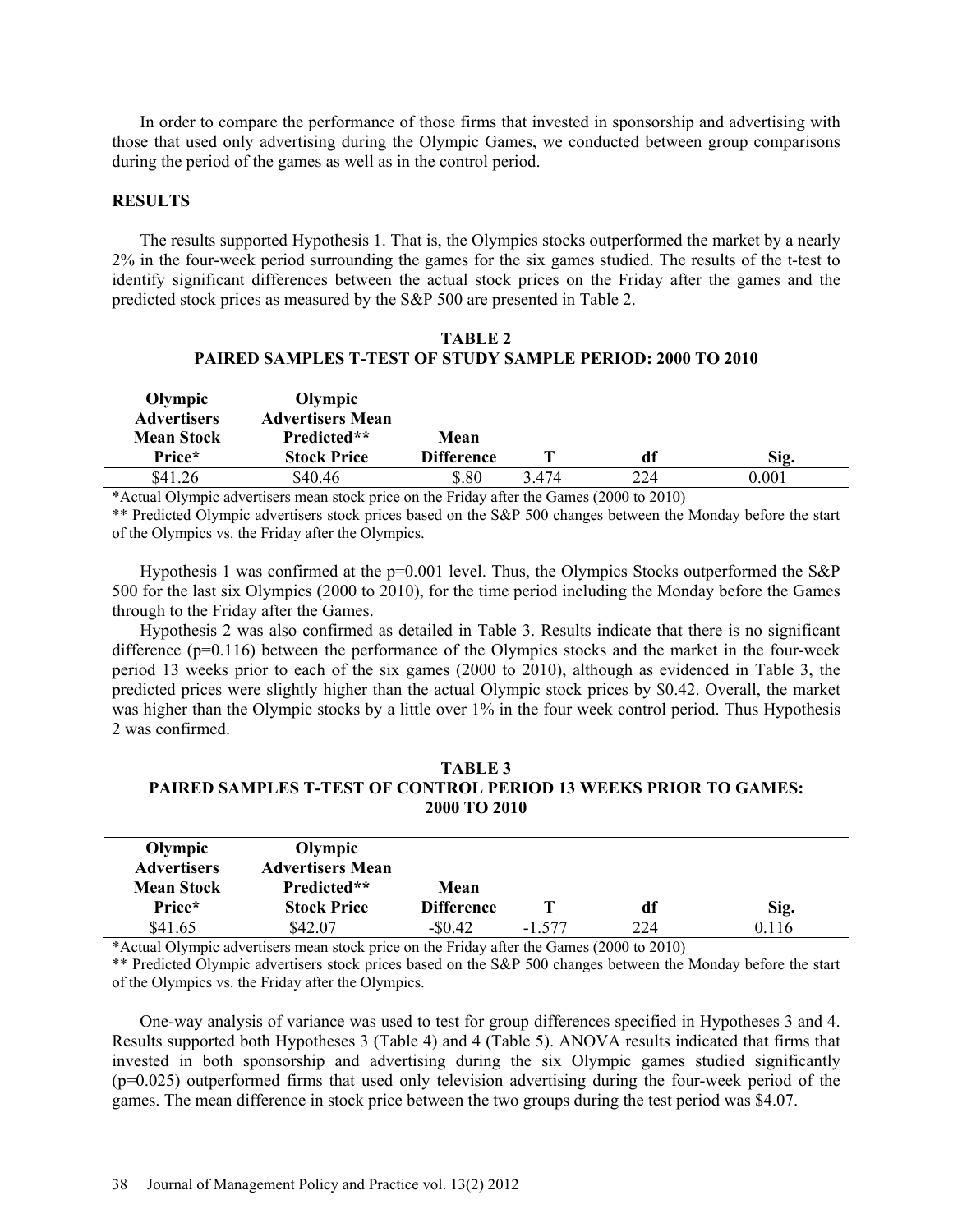# **TABLE 4 ONE-ANOVA OF SPONSORS AND ADVERTISERS VERSUS ADVERTISERS ONLY IN SAMPLE PERIOD: 2000 TO 2010**

|                |                       |     | Mean          |       |       |
|----------------|-----------------------|-----|---------------|-------|-------|
|                | <b>Sum of Squares</b> | Df  | <b>Square</b> |       | Sig.  |
| Between Groups | 2295.600              |     | 2295.600      | 5.120 | 0.025 |
| Within Groups  | 99982.420             | 223 | 448.382       |       |       |
| Total          | 102278.020            | 224 |               |       |       |

There was no significant difference  $(p=0.053)$  in the performance of firms that invested in both sponsorship and advertising and the firms that used only television advertising in the four-week period 13 weeks prior to each of the six games (2000 to 2010). The mean difference in stock price between the two groups at the end of the 13 weeks prior to each of the six games was \$3.09, but no significant difference was found between the two groups' performance during the control period as detailed in Table 5.

# **TABLE 5 ONE-ANOVA OF SPONSORS AND ADVERTISERS VERSUS ADVERTISERS ONLY IN CONTROL PERIOD: 2000 TO 2010**

|                |                       |     | Mean          |         |       |  |
|----------------|-----------------------|-----|---------------|---------|-------|--|
|                | <b>Sum of Squares</b> | Df  | <b>Square</b> |         | Sig.  |  |
| Between Groups | 1841.308              |     | 1841.308      | 3 7 7 4 | 0.053 |  |
| Within Groups  | 108813.792            | 223 | 487 954       |         |       |  |
| Total          | 110655.100            | 224 |               |         |       |  |

### **DISCUSSION**

The results confirm that Olympic advertisers experienced a stock price gain during the Olympic Games as opposed to the control period. During the Games, advertisers significantly outperformed the predicted stock prices at a 0.05 significance level. During the control period, the actual stock prices underperformed the predicted stock prices; however, this performance was not significant. There is evidence that advertising during the Olympics could increase shareholder equity. That is, in the period 2000-2010, if one purchased Olympics stocks the Monday prior to the games and sold them Friday after the games, they gained nearly 2 percent over the S&P 500 performance in just four weeks. This translates into billions of dollars annually for all shareholders involved.

Our findings also provide evidence of a synergistic effect for those Olympics advertisers who also sponsor these Olympic Games. The stock prices of the firms which both advertised and sponsored the Olympics outperformed the stock returns of firms which advertised in these Olympic telecasts but were not official Olympics sponsors by nearly 1%. In the control period, no such difference existed. This indicates that firms which doubled down on their promotional Olympics investments (i.e. paid money to advertise and achieve official Olympic sponsorship recognition) were financially rewarded beyond the level experienced by those firms who simply advertised in the Games.

Given these results, the larger question remains as to is *why* do they occur? While theory testing remains outside the scope of this paper, there are multiple phenomena that may partially explain why Olympics advertisers and sponsors serve as modern day alchemists and consistently turn these Games into gold. Our remaining discussion will address these theoretical underpinnings.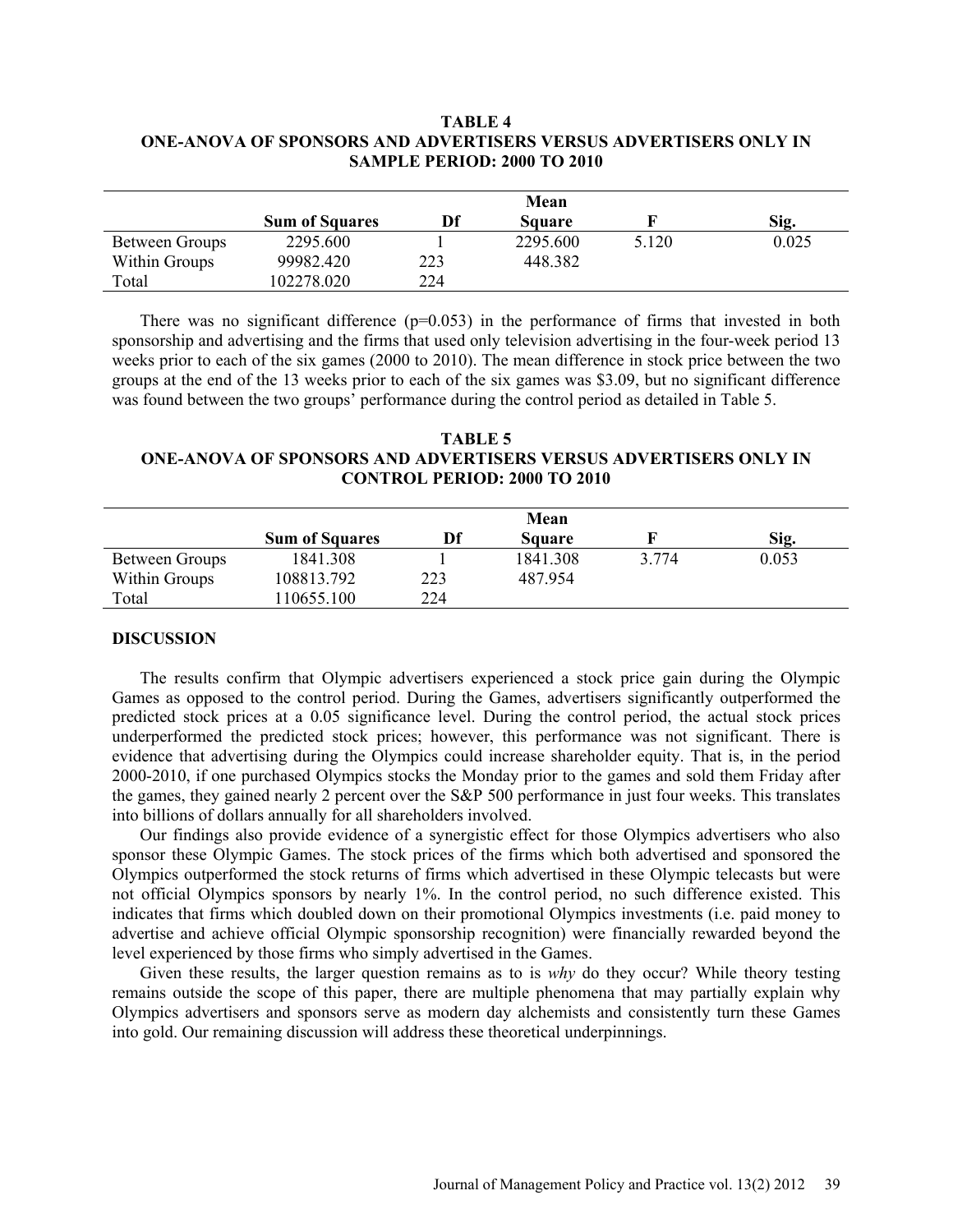#### **Reasons Why Olympics Advertisers and Sponsors Experience Stock Price Gains**

There are four major theories linking Olympic advertising and other Olympic promotional investment to enhanced stockholders equity: Price-pressure-linkage (Barber & Odean, 2005; Takeda & Yamazaki, 2006), signaling theory (Akerof, 1970; Milgrom & Roberts, 1986), high level viewer involvement (Brush, 2008; Wakabayashi, 2008), and activation theory (Febry, 2008; Tomkovick & Yelkur, 2010). For an extensive review on this literature, see Tomkovick and Yelkur (2010).

Essentially the belief here is that media-enhanced firm notoriety signals to investors that these companies have robust marketing programs. These feelings are heightened by high levels of viewer involvement in the telecasts and the outcomes of the various Olympic events. The coup-de gras occurs when firms fully activate their advertising and sponsorship investments by converting this wide-spread and highly visible media coverage into increased merchandising and product distribution, which subsequently drives sales.

#### **Reasons for the Synergistic Effect**

If the financial stakes are high for Olympics advertisers and sponsors, they are clearly higher for firms that simultaneously do both. As Bill Febry, a Miller Brewing Company marketing executive with lots of direct experience in high stakes sports sponsorship and advertising put it, "We don't just buy ads and make sponsorship commitments and rest on our laurels. We cross-promote, we activate across the board, whenever and wherever we can with promotional point-of-purchase materials and heightened product availability at the point of sale to make sure our investments in sports sponsorship and special event advertising pay off" (Febry, 2008).

Examples of Olympic advertisers' high level of cross-promotion efforts for recent Olympics include Heineken's highly coordinated advertising and sales promotion of the 2000 Summer Games in Athens, (Papadimitriou & Apostolopoulou, 2009), Visa's TV ads, digital ads, host market merchant activation programs and usage promotions for the 2008 Olympics (Woodward & Mangiantini, 2009), and AT&T's cross-promotional tie-ins with Hilton for the 2010 Olympics (Peters, 2008).

#### **Implications for Advertisers and Sponsors**

There are several implications for advertisers and sponsors of future Olympics Games. First, both the Winter and Summer Olympic Games offer opportunities for companies to successfully leverage their promotional investments. Prior to this study, there was evidence of stock price gains for only Summer Olympics advertisers.

Secondly, while Olympics advertisers are bolstering their stockholders equity, the official sponsors of the Olympics who are also advertisers in these telecasts, are doing so at a higher level. This suggests that perhaps more firms will want to engage in both types of investments in the future.

Finally, Olympics advertisers and sponsors will want to study the best practices of firms who are most successfully leveraging their Olympics advertising and sponsorship investments. Examples of firms that fall into this category include Visa, McDonalds, and Coke.

## **STUDY LIMITATIONS**

One of our study's limitations is that it was limited to examining only publicly traded firms. While the vast majority of Olympics advertisers and sponsors are publicly traded firms, the privately-held firms may have experienced different financial results. A second limitation of our research is that we examined only short term stock results. While Tomkovick and Yelkur (2010) reported longer term positive associations for up to 6 months and beyond, further analysis is needed to determine if these same results would hold for our sample. Also, we used the Standard & Poors 500 Index as a measure of U.S. stock market performance. There are other indicators, such as the Wilshire 5000 Index, which could also be employed.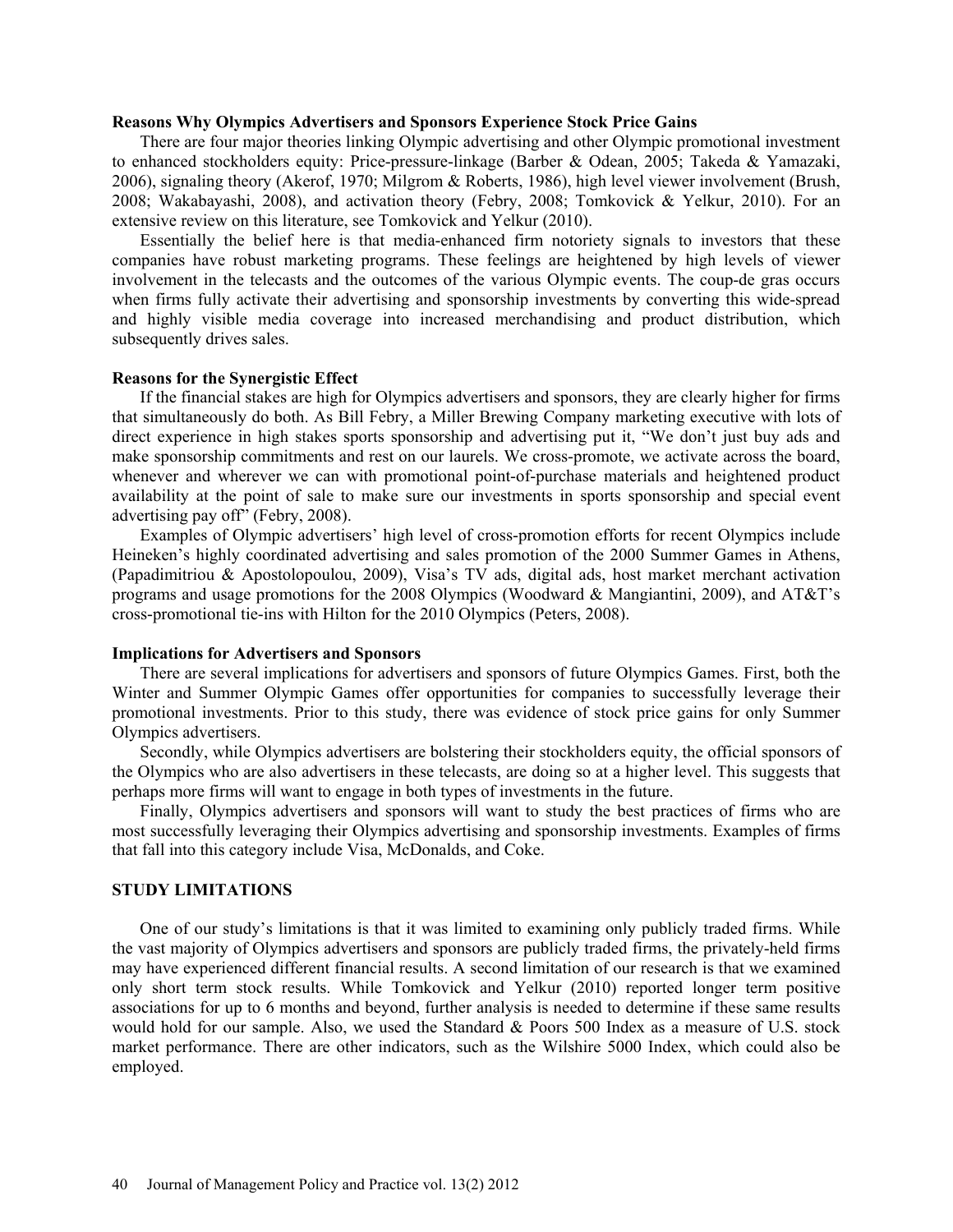#### **Suggestions for Future Research**

Notwithstanding this study and the work of Tomkovick & Yelkur (2010), relatively little research has been conducted regarding advertising during the Olympic Games. Additional research could focus on long-term effects, two and three quarters past the end of the games. Additional research could also focus on revenues and sales generated in the postgame period of the year of the games in comparison to the same time frame in the previous year. Finally, these types of studies could also be conducted in other countries to see if the TV advertisers in additional global markets experience similar positive results.

### **REFERENCES**

Barber, B., & Odean, T. (2005) All That Glitters: The Effect of Attention and News on the Buying Behavior of Individual and Institutional Investors. *Review of Financial Studies*, *21* (2), 785-818.

Big Ad Campaigns Poised to Open with Winter Olympics. (2010, February 12). *New York Times.*

Chemmanur, T., & Yan, A. (2009). *Advertising, Attention, and Stock Returns* (Working paper). Chestnut Hill, MA: Carroll School of Management, Boston College.

Choong, P., Filbeck, G. Tompkins, D. L., & Ashman, T. D. (2003). An Event Study Approach to Evaluating the Economic Returns of Advertising in the Super Bowl. *Academy of Marketing Studies Journal*, *7* (1), 89-99.

Cornwell, T. B. (2008). State of the Art and Science in Sponsorship-Linked Marketing. *Journal of Advertising*, *37* (3), 41 – 55.

Eastman, J., Iyer, R., & Wiggenhorn, J. (2010). The Short-Term Impact of Super Bowl Advertising on Stock Prices: An Exploratory Event Study. *Journal of Applied Business Research*, *26* (6), 69-84.

Farrell, K., & Frame, W. S. (1997). The Value of Olympic Sponsorships: Who Is Capturing the Gold? *Journal of Market Focused Management*, *2* (2), 171 – 182.

Fehle, F., Tsyplakov, S., & Zdorovtsov, V. (2005). Can Companies Influence Investor Behavior Through Advertising? Super Bowl Commercials and Stock Returns. *European Financial Management*, *11* (5), 625-647.

Frieder, L., & Subrahmanyam, A. (2005). Brand Perceptions and the Market for Common Stock. *Journal of Financial and Quantitative Analysis*, *40* (1), 57–85.

Grullon, G., Kanatas, G., & Weston, J. P. (2004). Advertising, Breadth of Ownership, and Liquidity. *The Review of Financial Studies, 17* (2), 439-461.

Gupta, S., & Lehmann, D. R. (2005). *Managing Customers as Investments: The Strategic Value of Customers in the Long Run.* Upper Saddle River, NJ: Wharton School Publishing.

Huberman, G., & Regev, T. (2001). Contagious Speculation and a Cure for Cancer: A Nonevent That Made Stock Prices Soar. *Journal of Finance, 56*, 387-396.

Joshi, A. M., & Hanssens, D. M. (2009). Movie Advertising and the Stock Market Valuation of Studios: A Case of Great Expectations? *Marketing Science*, *28* (2), 239-250.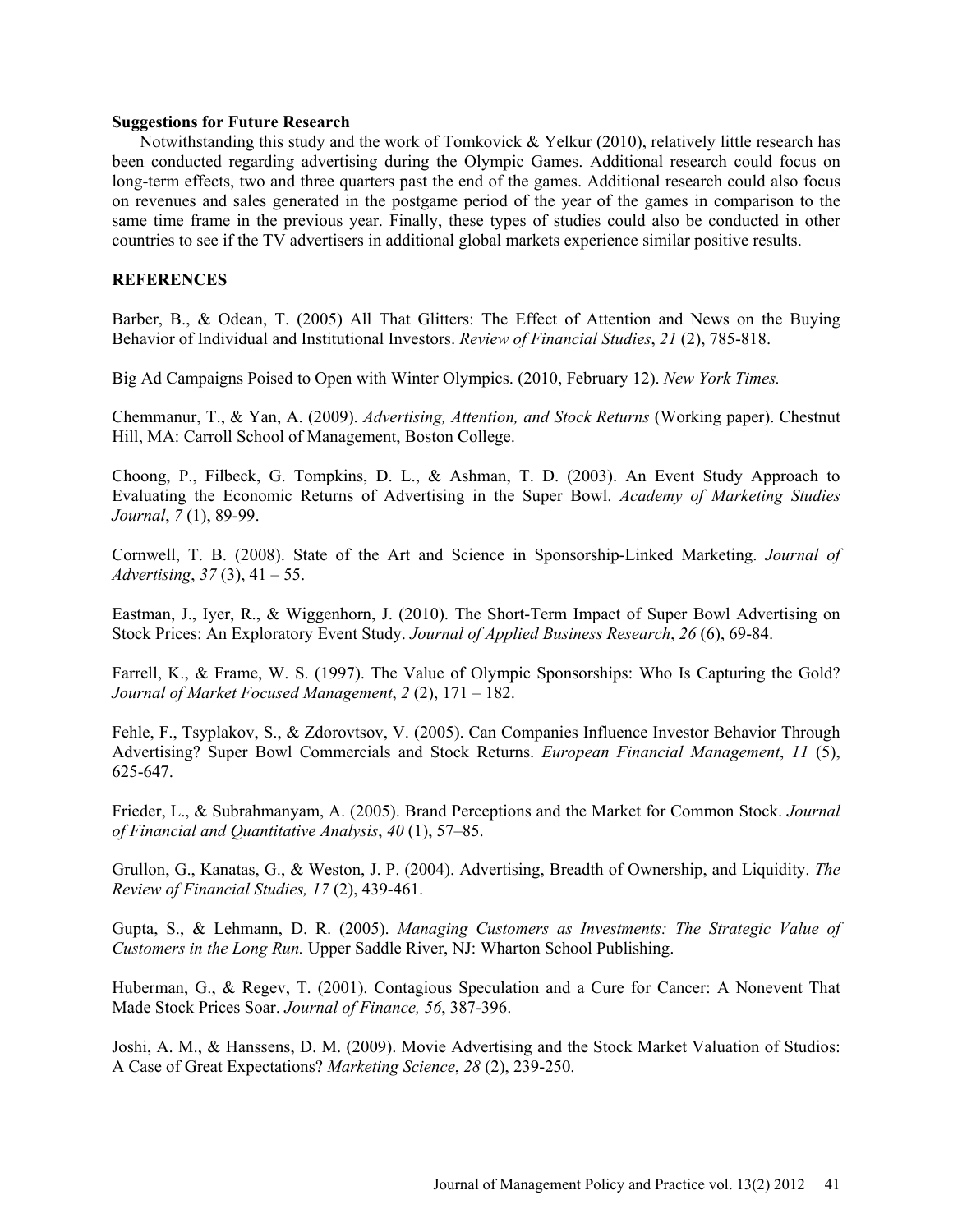Joshi, A., & Hanssens, D. (2010). The Direct and Indirect Effects of Advertising Spending on Firm Value. *Journal of Marketing*, *74* (1), 20-33.

Kim, J., & Morris, J. D. (2003), The Effect of Advertising on the Market Value of Firms: Empirical Evidence from the Super Bowl Ads. *Journal of Targeting, Measurement and Analysis for Marketing*, *12*   $(1), 53-65.$ 

Lou, D. (2009). *Attracting Investor Attention Through Advertising* (Discussion paper, 644). London, UK: Financial Markets Group, London School of Economics and Political Science.

Mahar, J., Paul, R. J., & Stone, L. (2005). An Examination of Stock Market Response to NASCAR Race Performance. *Management and Marketing Journal*, *18,* 206-215.

Mann, J. (2008, August 7). Olympic Television Commercials More Mainstream (Editorial). *Kansas City Star*.

McAlister, L., Srinivasan, R., & Kim, M. (2007). Advertising, Research and Development, and Systematic Risk of the Firm. *Journal of Marketing*, *71* (January), 35-48.

Meschke, F., & Kim, Y. (2010, December 8). CEO Interviews on CNBC. *Social Sciences Network* [Online], Available: http://ssrn.com/abstract=1627683

Naik, P. A., & Raman, K. (2003). Understanding the Impact of Synergy in Multimedia Communications. *Journal of Marketing Research*, *40* (4), 375-388.

Naik, P. A., Mantrala, M. K., & Sawyer, A. G. (1998). Planning Media Schedules in the Presence of Dynamic Advertising Quality. *Marketing Science*, *17* (3), 214-235.

Narayanan, S., Desiraju, R., & Chintagunta, P. K. (2004). Return on Investment Implications for Pharmaceutical Promotional Expenditures: The Role of Marketing-Mix Interactions. *The Journal of Marketing*, *68* (4), 90-105.

The Nielsen Company. (2008). *Nielsen Analyzes Recent Olympics Advertising Trends* (Media Alert). New York: The Nielsen Company.

Papadimitriou, D., & Apostolopoulou, A. (2009). Olympic Sponsorship Activation and the Creation of Competitive Advantage. *Journal of Promotion Management, 15*, (2), 74-89.

Pauwels, K., Silva-Risso, J., Srinivasan, S., & Hanssens, D. M. (2004). New Products, Sales Promotions, and Firm Value: The Case of the Automobile Industry. *Journal of Marketing*, *68* (4), 142-156.

Rao, R. K. S., & Bharadwaj, N. (2008). Marketing Initiatives, Expected Cash Flows, and Shareholders' Wealth. *Journal of Marketing*, *72* (January), 16-26.

Rust R., Lemon K., & Zeithaml V. (2004). Return on Marketing: Using Customer Equity to Focus Marketing Strategy. *Journal of Marketing*, *68* (1), 109-127.

Sandler, D. M., & Shani, D. (1989). Olympipc Sponsorship vs. Ambush Marketing: Who Gets the Gold? *Journal of Advertising Research*, *29*, 9 – 14.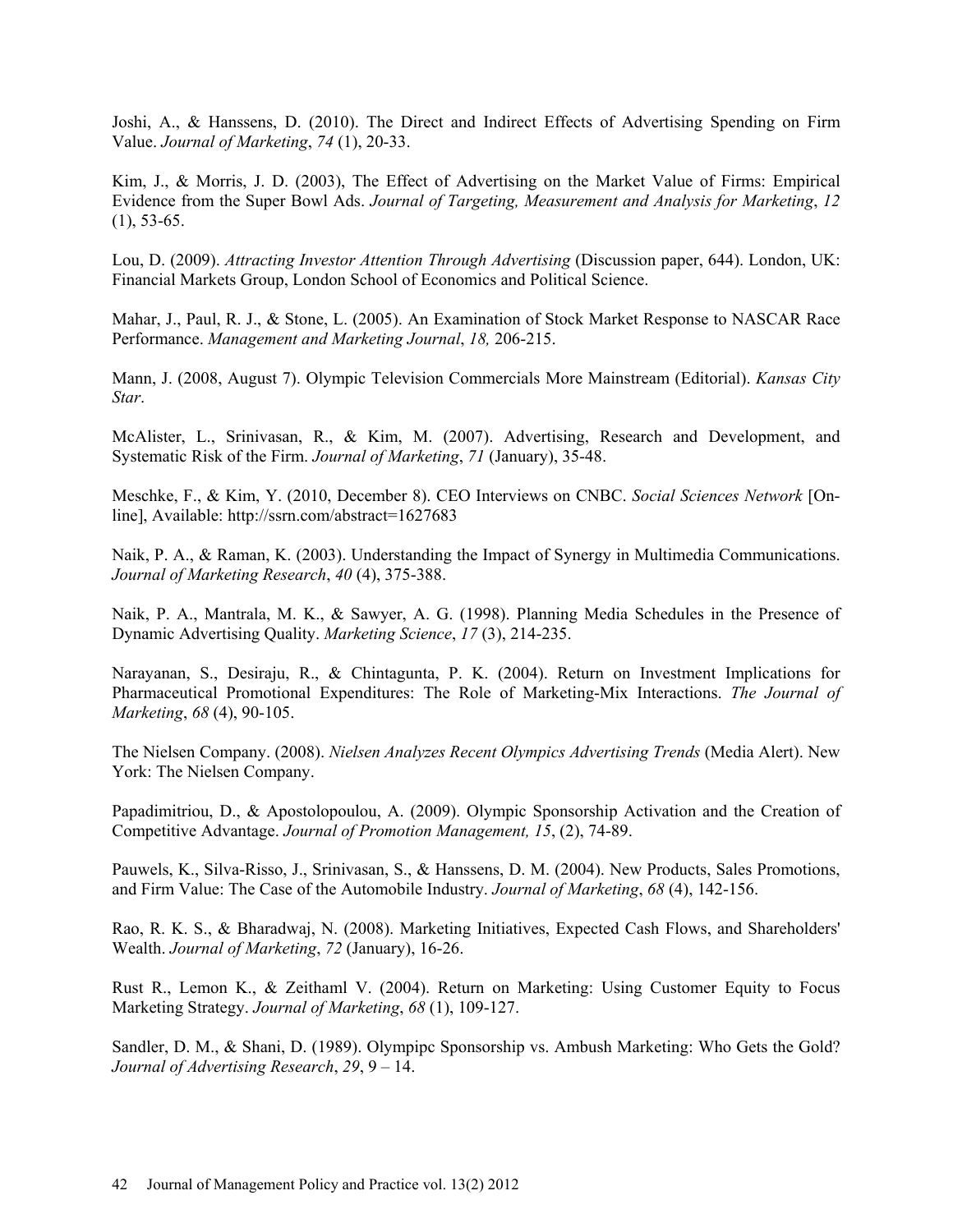Söderman, S., & Dolles, H. (2008). Strategic Fit in International Sponsorship -- The Case of the Olympic Games in Beijing. *International Journal of Sports Marketing & Sponsorship*, *9* (2), 95-110.

Spais, G., & Filis, G. (2006). Stock Market Reaction on Olympic Sponsorship Announcement Using Event-Study Method. *Journal of Global Academy of Marketing Science*, *16* (2), 95 – 108.

Srinivasan, S., Pauwels, K., Silva-Risso, J., & Hanssens, D. (2009). Product Innovations, Advertising, and Stock Returns. *Journal of Marketing*, *73* (1), 24-43.

Stipp, H., & Schiavone, N. (1996). Modeling the Impact of Olympic Sponsorship on Corporate Image. *Journal of Advertising Research*, *36* (July/August), 22 – 27.

Takeda, F., & Yamazaki, H. (2006). Stock Price Reactions to Public TV Programs on Listed Japanese Companies. *Economics Bulletin*, *13* (7), 1-7.

Tomkovick, C., Yelkur, R., & Rozumalski, D. (2008). Super Bowl Advertising Effectiveness: Advertisers Experience Stock Price Gains. In *Advances in Marketing: Issues, Strategies and Theories*, Proceedings of the Society for Marketing Advances 2008 Conference, St. Petersburg FL, November 5-9, pp. 309-310.

Tomkovick, C., Yelkur, R., Rozumalski, D., Hofer, A., & Coulombe, C. J. (2011). Super Bowl Ads Linked to Firm Value Enhancement. *Journal of Marketing Development and Competitiveness*, *5* (2), 29 – 43.

Tomkovick, C., & Yelkur, R. (2010). Olympic Advertisers Win Gold, Experience Stock Price Gains during and after the Games. *Journal of Global Academy of Marketing Science*, *20* (1), 80-88.

Tomkovick, C., Yelkur, R., & Christians, L. (2001). America's Biggest Marketing Event Keeps Getting Bigger: An In-Depth Look at Super Bowl Advertising in the '90's. *Journal of Marketing Communications*, *7* (2), 89-108.

Tripodi, J. A., & Hirons, M. (2009). Sponsorship Leveraging Case Studies-Sydney 2000 Olympic Games. *Journal of Promotion Management*, *15* (1/2), 118-136.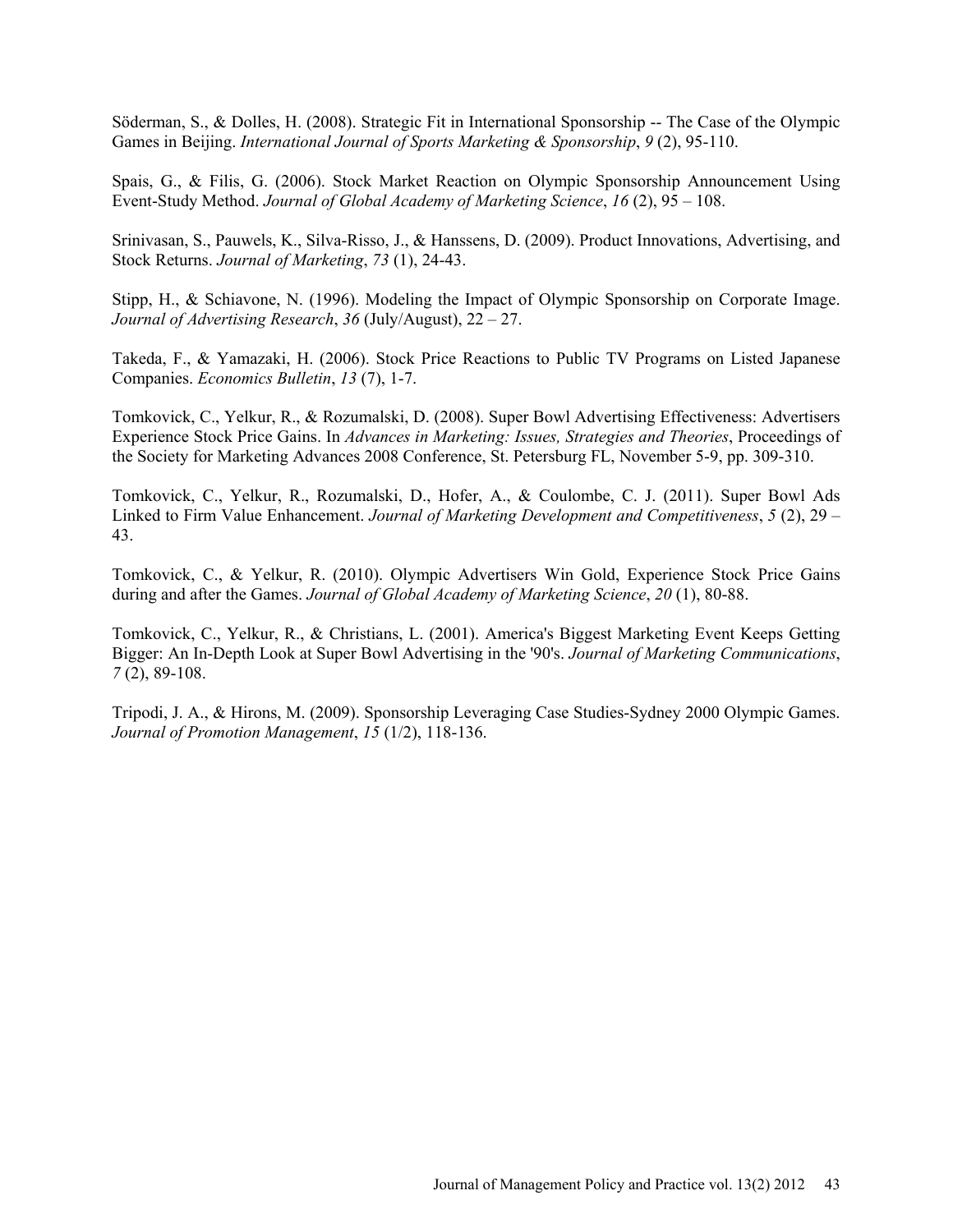# **APPENDIX 1 RECENT STUDIES WHICH HAVE INVESTIGATED THE RELATIONSHIP BETWEEN ADVERTISING/SALES PROMOTION AND STOCK RETURNS**

| <b>Study</b>                                      | <b>Sampling Frame</b>                                                                                                                                        | <b>Findings</b>                                                                                                                                                                                    |
|---------------------------------------------------|--------------------------------------------------------------------------------------------------------------------------------------------------------------|----------------------------------------------------------------------------------------------------------------------------------------------------------------------------------------------------|
| Naik & Raman<br>(2003)                            | Levi Strauss's Dockers brand sales<br>volume and network advertising<br>expenditures from 1994 to 1997.                                                      | As synergy in multimedia communication<br>increases, advertisers should not only<br>increase the media budget but also increase<br>funds to the less effective activity.                           |
| Grullon, Kanatas<br>& Weston (2004)               | Firms in COMPUSTAT database<br>during 1993-1998 that are also in the<br>Center for Research in Security Prices<br>(CRSP), and Trades and Quotes<br>$(TAQ)$ . | Firms with larger advertising expenditures<br>have a larger number of individual and<br>institutional investors and more liquid<br>common stock.                                                   |
| Narayanan,<br>Desiraju &<br>Chintagunta<br>(2004) | U.S. antihistamine and antiviral<br>prescription and sales data from April<br>1993 through March 2002.                                                       | The return on investment of detailing<br>(informing targeted physicians) is greater<br>than direct-to-consumer advertising.                                                                        |
| Pauwels et al.<br>(2004)                          | New car sales transactions from 1100<br>California dealerships from October<br>1996 through December 2001.                                                   | Investor reaction to new product<br>introduction grows over time. New product<br>entry yields the highest top-line, bottom-<br>line, and stock market benefits.                                    |
| Frieder &<br>Subrahmanyam<br>(2005)               | Brand perception information<br>obtained from a Landor Associate<br>survey of 5000 respondents                                                               | Institutional holdings are significantly<br>influenced by brand perception. Individual<br>investors prefer holding stocks which are<br>visible, brand name stocks.                                 |
| McAlister,<br>Srinvasan & Kim<br>(2007)           | 644 publicly listed firms on the New<br>York Stock Exchange between 1979<br>and 2001.                                                                        | The study found that increases in<br>advertising/sales and R&D/sales lower a<br>firm's systematic risk.                                                                                            |
| Joshi & Hanssens<br>(2009, 2010)                  | Monthly data for a 15 years (1991-<br>2005) for the PC manufacturing<br>industry and 10 years (1995-2004) for<br>the sporting goods industry.                | Advertising spending has a positive, long-<br>term impact on own firms' market<br>capitalization and may have a negative<br>impact on the valuation of a competitor of<br>comparable size.         |
| Chemmanur $&$<br>Yan (2009)                       | 6,660 firms in 48 industries during<br>1980-1995 and 1996-2005.                                                                                              | Increased advertising is associated with<br>increased investor attention and a larger<br>stock return in the advertising year but a<br>smaller stock return in the following year.                 |
| Lou (2009)                                        | Firms listed in the COMPUSTAT<br>database during 1974 to 2006.                                                                                               | Increased advertising spending is<br>associated with individual investor buying<br>and a simultaneous rise in stock returns<br>which is then reversed in following years.                          |
| Srinivasan et al.<br>(2009)                       | 1100 California automotive<br>dealerships sales transaction data<br>from October 1996 to June 2002.                                                          | Investors react favorably to companies that<br>launch pioneering innovations, that have<br>higher perceived quality, and that are<br>backed by substantial advertising support.<br>more effective. |